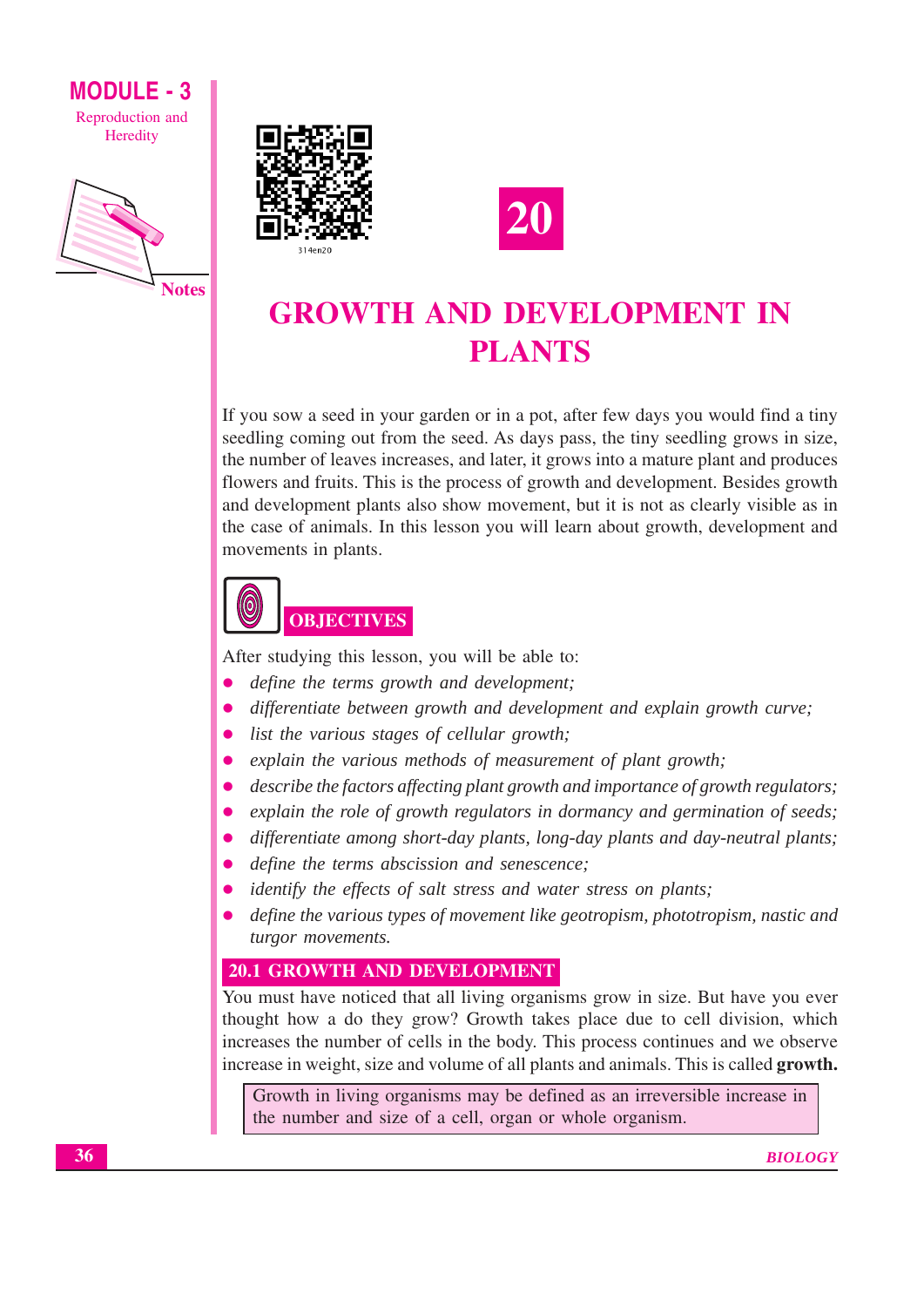Growth in living organisms is not uniform throughout the life span. Growth takes place at a faster rate till the plants or animals attain maturity. Then it slows down and at a particular time it stops. Later in life death occurs. All these changes that occur in an organism starting from its beginning till its death may collectively be termed as development. Development is associated with **morphogenesis** and differentiation. Morphogenesis is the process of development of shape and structure of an organism; and **differentiation** is the process of change in cells, tissues or organs to carry out different functions.

Development is the whole series of qualitative and quantitative changes such as growth, differentiation and maturation, which an organism undergoes throughout its life cycle.

# **20.2 STAGES OF CELLULAR GROWTH**

You have already learnt that growth of an organism is always associated with growth in size and number of cells. The growth of an organ or an organism occurs in three successive stages. They are

- **Cell division**: The number of cells increases due to mitosis (Fig. 20.1a).  $(i)$
- (ii) Cell enlargement: The size of individual cell increases after cell division due to increase in the volume of its protoplasm (Fig. 20.1b).
- (iii) Cell differentiation: In this stage, structure of the cells changes to perform specific functions. And similar type of cells having same functions form a group, which is known as tissue.



Heredity



**Notes**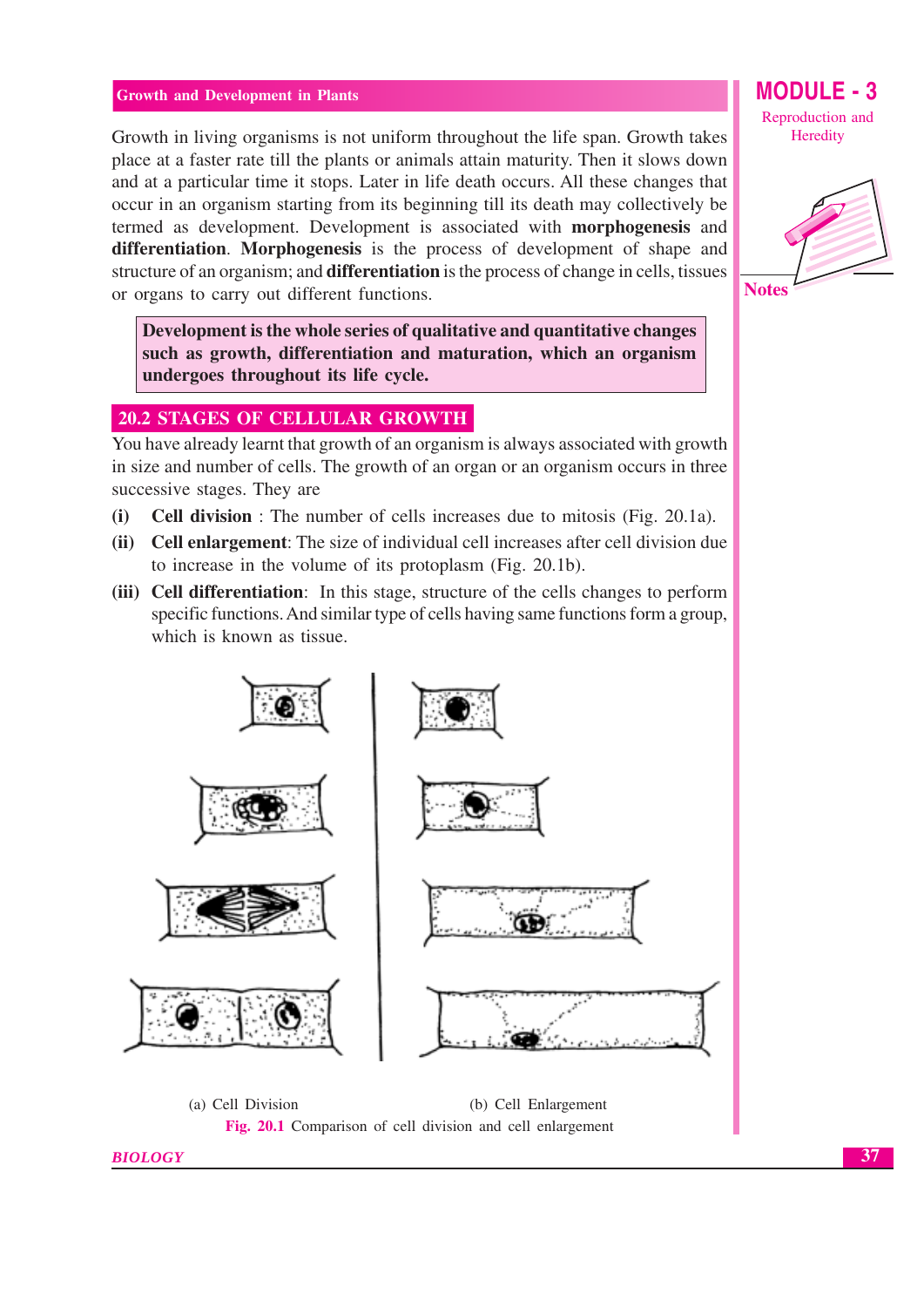

#### **Notes**

In lower organisms such as bacteria and algae the entire body grows. But in higher organisms like ferns, pine and flowering plants, growth is restricted to the cells present only in the growing regions, like shoot apex and root tip and close to the lateral sides of the stem and root. Growth at the tips leads to elongation of body parts and lateral (side ways) growth leads to increase in the thickness of stem and root.

# **20.3 GROWTH CURVE**

The rate of growth of a plant or plant part is not always the same during its life span. Sometimes it is slow and at other times rapid. If we plot the increase in cell number (growth rate) against time, a typical S-shaped curve is obtained. This is called growth curve or **sigmoid growth curve**. (Fig 20.2)

This curve has three phases of growth.

- Lag Phase This is the initial phase of growth when the rate of growth is  $(i)$ very slow.
- (ii) Log Phase It shows rapid growth and is maximum during the entire life span.
- (iii) Stationary Phase Here the rate of growth starts decreasing and finally it stops.



Fig. 20.2 Sigmoid curve

The total time period during which the festest growth of the organ or organism occurs is called grand period of growth.

# **20.4 MEASUREMENT OF GROWTH**

After knowing the different phases of growth let us know how to measure growth in plants. Growth in plants being a quantitative phenomenon can be measured in relation to time. It can be measured in terms of

- Increase in length or growth  $-$  in case of stem and root;
- Increase in area or volume in case of leaves and fruits;
- Increase in the number of cells  $-$  in algae, yeast and bacteria.  $\bullet$

Let us discuss some methods of measuring growth in length.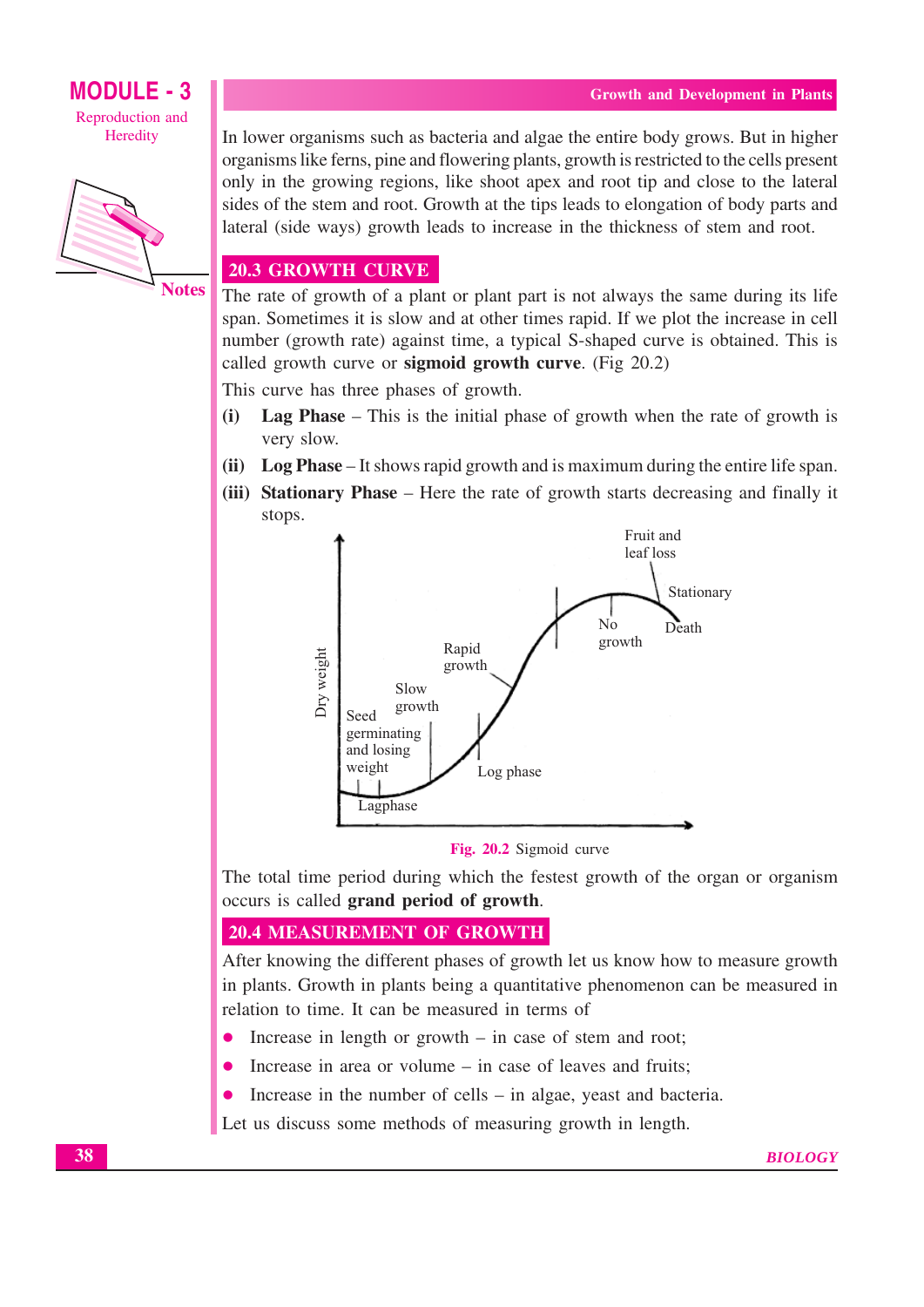# 20.4.1 Direct Method

We know that growth generally takes place at the apical region of plant. So growth in length can be directly measured by means of an ordinary measuring scale at any particular interval of time.



# Aim

To use an ordinary scale to measure growth in length of the stem of a plant in your garden.

# What do you require?

Thread, a piece of stone and a measuring scale.

# What to  $d\rho$ ?

- Tie the stone at one end of the thread:
- Take the length of the stem from above the soil surface with the help of the thread;
- Mark the length of the stem on the thread with the help of a pen;
- Put the thread on the scale and note down the length;
- Record the length citing date of the activity;
- Repeat the procedure and at an interval of one week.

Is there any change in length?

# Make a table.

| No. of the week   | Length in cms. |
|-------------------|----------------|
|                   |                |
| ⌒                 |                |
| $\mathbf{\Omega}$ |                |
|                   |                |
|                   |                |

# 20.4.2 Auxanometer

For more accurate measurement of length, we can use the specially designed equipment called **auxanometer**. (Fig 20.3). We can use it to measure the rate of growth of shoot length of plants. A thread is tied to the tip of stem of a potted plant and the thread is hung on the pulley of auxanometer. The other end of the thread is tied to a weight. The pulley is fixed with a long needle, which slides over a graduated arc. As the stem grows in length the weight pulls the thread down. The movement of the needle is read on the scale of arc.

#### **BIOLOGY**

Reproduction and Heredity

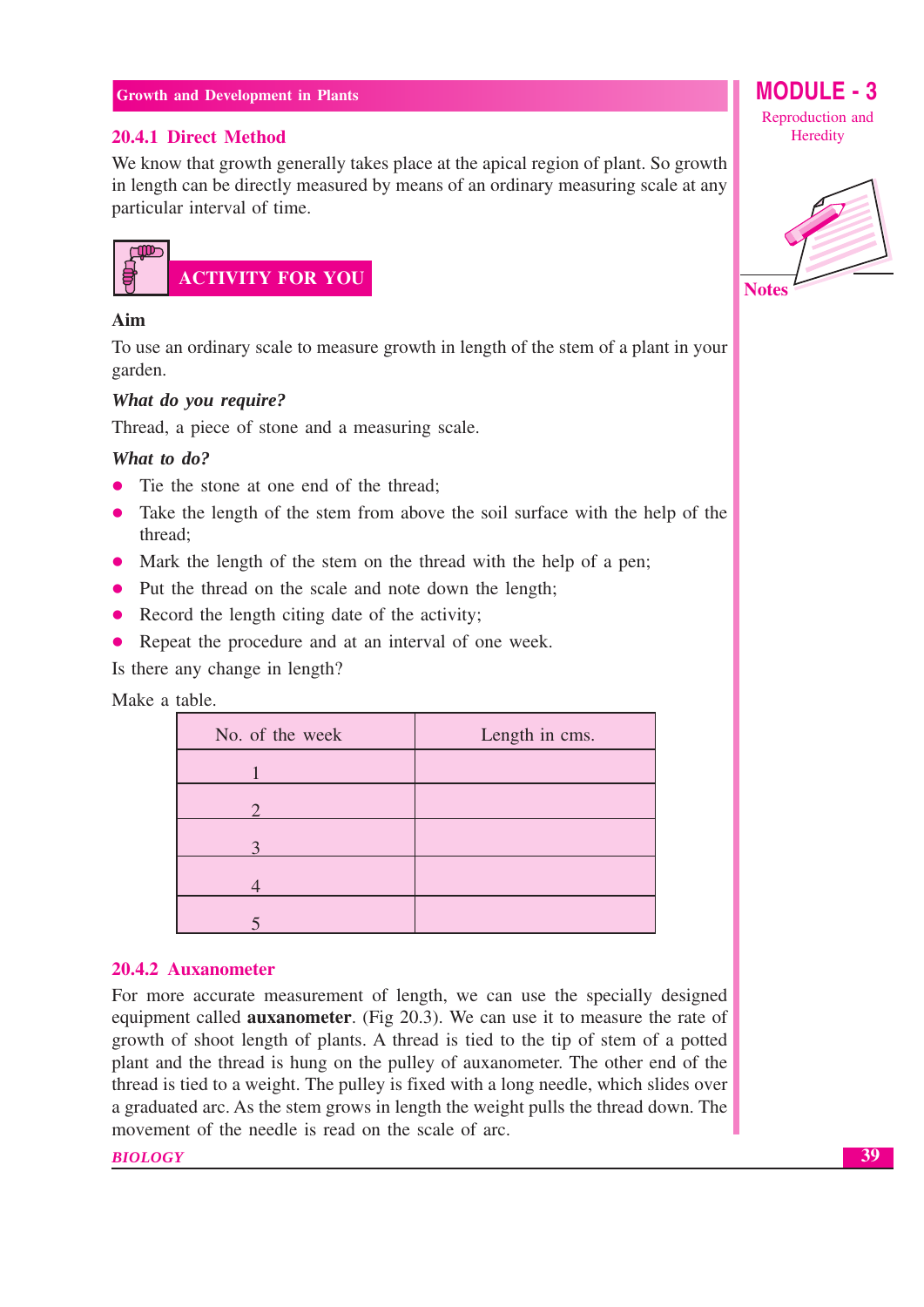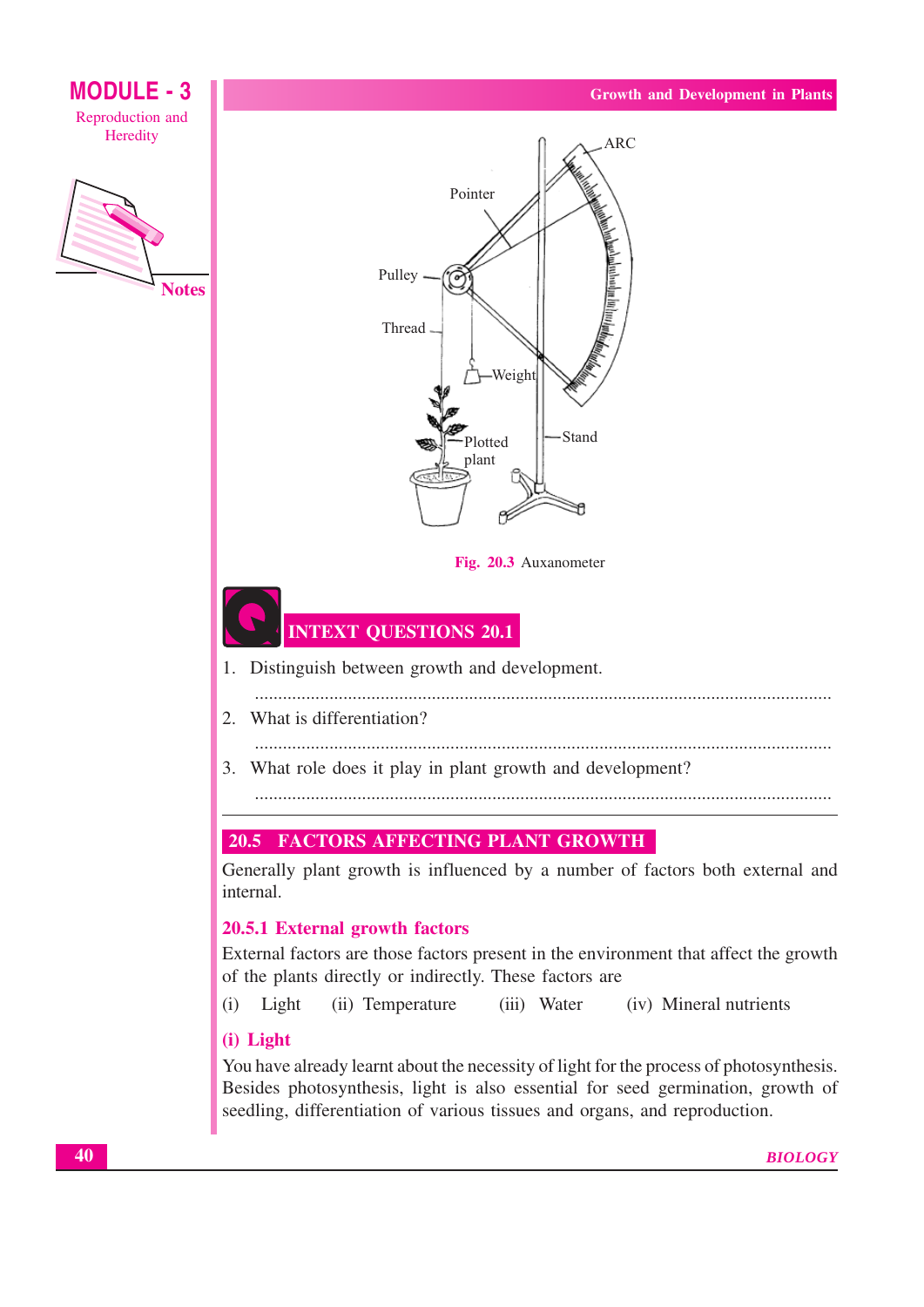When plants grow in dark, they become tall, yellowish and weak, and the leaves are very small.

#### (ii) Temperature

Some plants grow in cold climate and some in hot climate. The optimum temperature required for growth of plants ranges between 28-30 °C, but it may occur in the temperature range of 4-45°C. All metabolic activities of plants are directly affected by variation of temperature. A very low temperature causes injuries to the plant due to chilling and freezing, and very high temperature stops its growth.

#### (iii) Water

You have already learnt that a plant absorbs water by its roots, uses it in photosynthesis and other biochemical processes and some of it is lost through transpiration. For proper growth of plants a particular quantity of water is required. Both deficiency and excess of water retards the growth of plants.

#### (iv) Mineral Nutrients

In the lesson 9 "Plant nutrition" we have already discussed the importance of mineral nutrients for plant growth and development. All metabolic processes require inorganic nutrients. Plant growth is adversely affected by the deficiency of nutrients.

# **20.5.2 Internal Growth Factors**

In addition to the external factors as discussed above, there are some substances produced in the plant body itself, which affects the growth of the plant. These are called plant hormones or phytohormones or growth hormones.

A phytohormone is an organic substance produced in a small quantity in one part of plant body and capable of moving to other parts to influence the growth of that part.

The growth of the plants can also be influenced by certain synthetic chemicals resembling plant hormones both in structure and functions. These are called **growth** regulators. They are not produced by plants naturally.

Growth regulators are chemical substances, other than naturally produced hormones, which promote, inhibit or modify growth and development in plants.

The naturally produced growth hormones are broadly grouped under five major classes. They are

- $(i)$  Auxin (ii) Gibberellins (iii) Cytokinins
- (iv) Ethylene (v) Abscissic acid

#### **BIOLOGY**

Reproduction and Heredity

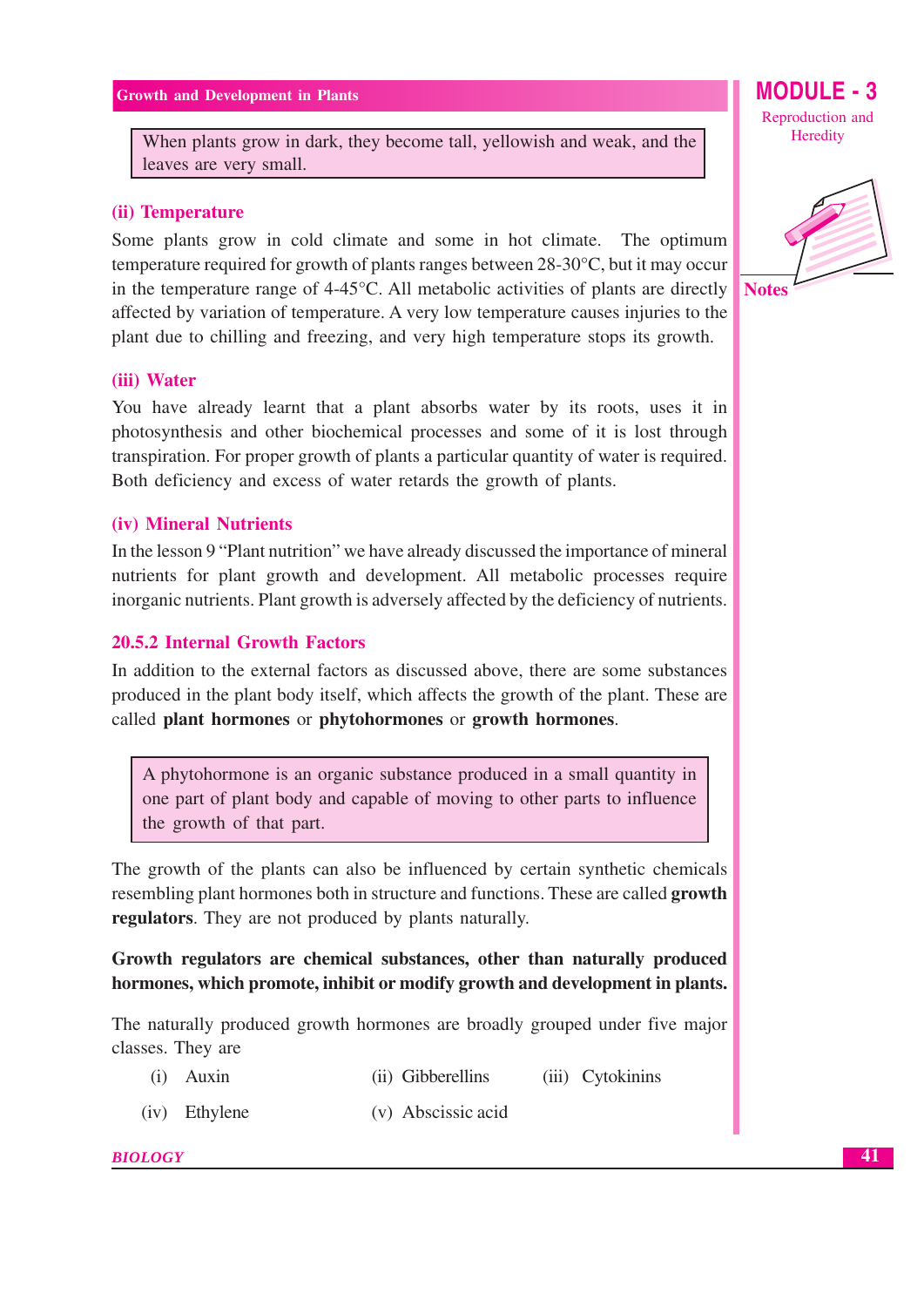

Let us know details about these hormones.

# (i) Auxin

Auxin is a growth promoter, generally produced by the growing apex of stem and root of the plants. It helps in the elongation of shoot and root tips behind apical meristem. The naturally produced auxins is Indole-3-Acetic Acid (IAA). They are also produced by chemical synthesis, which show same physiological responses like Auxin. Some of the synthetic auxin are Indole-3-butyric acid (IBA), 2,4-Dichlorophenoxy Acetic Acid (2,4-D), and Naphthalene acetic acid (NAA).

The Greek word **auxein** means "to grow". It was first isolated from human urine.

An experiment was performed by Fritz Went on oat seedling to see the effect of auxins. When tip of oat coleoptile (early shoot) is removed, growth stops. Then the removed tip is placed on a block of agar (gelatinous material from sea weeds) for about an hour. This agar block is then placed on the cut end of the seedling. It was observed that the growth of the seedling started again. It shows that there is something that has passed from the cut tip into the agar block, which helps to restart the growth. This was named Auxin, a plant hormone.

# **Functions of Auxin**

- $(a)$ It promotes cell elongation;
- (b) It suppresses the growth of lateral bud. If the tip of a plant is removed, the lateral branches begin to grow; In most of the plants apical bud suppresses the development of lateral buds. This is called apical dominance.
- (c) It delays fall of leaves. (leaf abscission)
- (d) NAA (Naphthalene acetic acid) is used for preventing fruit drop in apples before they are ripe.
- (e)  $2, 4-D$  (2, 4-dichlorophenoxy acetic acid) acts as a dicot weedicide.

# (ii) Gibberellin

Gibberellin or Gibberellic Acid (GA) was initially isolated from a fungus Gibberella fujikuroi. In plants, it is produced in embryos, roots, and young leaves and it enhances growth.

# **Functions of Gibberellins**

- It helps in elongation of stems in genetically dwarf plants. By using gibberellin  $(a)$ the height of the dwarf plants can be increased.
- (b) It breaks dormancy of seeds and buds.
- It induces partherocarpy. (Formation of seedless fruits without fertilization)  $(c)$ or provides stimulus received by pollination.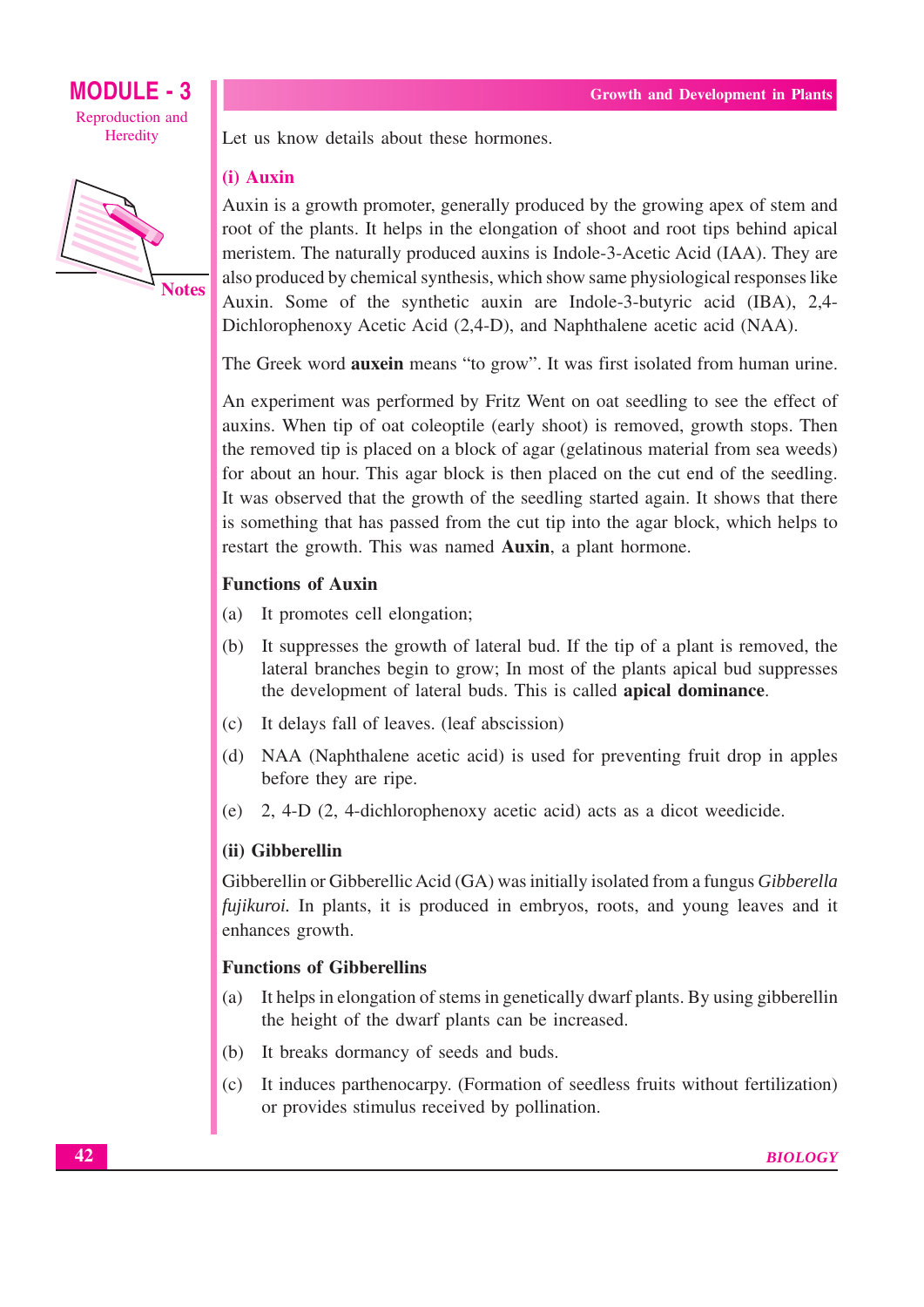(iii) Cytokinins: They were extracted from coconut milk.

Cytokinins are synthesized in root apex, endosperm of seeds, and young fruits where cell division takes place continuously.

#### **Functions of Cytokinins**

(a) They stimulate cell division, cell enlargement and cell differentiation.

- (b) They prevent aging of plant parts.
- (c) They inhibit apical dominance and help in growth of lateral buds into branches.

#### (iv) Ethylene

Ethylene is a gaseous hormone. It is found in ripening fruits, young flowers and voung leaves.

#### **Functions of Ethylene**

(a) It induces ripening of fruits.

- (b) It promotes senescence and abscission of leaf, and flowers.
- (c) In cells it only increases the width not the length.

#### (v) Abscissic acid

Abscissic acid also known as Dormin is a naturally occurring growth inhibitor found in wide variety of plants. It is synthesised in leaves.

#### **Functions of Abscissic acid:**

- (a) It induces dormancy of buds and seeds as opposed to Gibberellin, which breaks dormancy.
- (b) It promotes the senescence of leaf, i.e., fall of leaves happen due to abscissic acid.
- (c) It inhibits seed germination and development.
- (d) It causes closing of Stomata.

# **20.6 PRACTICAL APPLICATION OF GROWTH REGULATORS**

We have already discussed that by using the various types of growth regulators we can promote, inhibit or modify growth and development in plants. Now-a-days these are widely used by horticulturists to boost their production. Some of the applications  $are -$ 

- With the help of auxins and gibberellins seedless varieties of fruits can be  $(i)$ produced. You might have seen seedless grapes and papayas in the market.
- (ii) Early flowering in some plants is possible by applying growth regulators.
- (iii) With the use of hormones some fruits can be ripened at an early stage.
- (iv) Germination in seeds can be possible by applying auxins.
- (v) Germination of potatoes and onions can be stopped in storage by application of growth inhibitors.

**BIOLOGY** 

Reproduction and Heredity

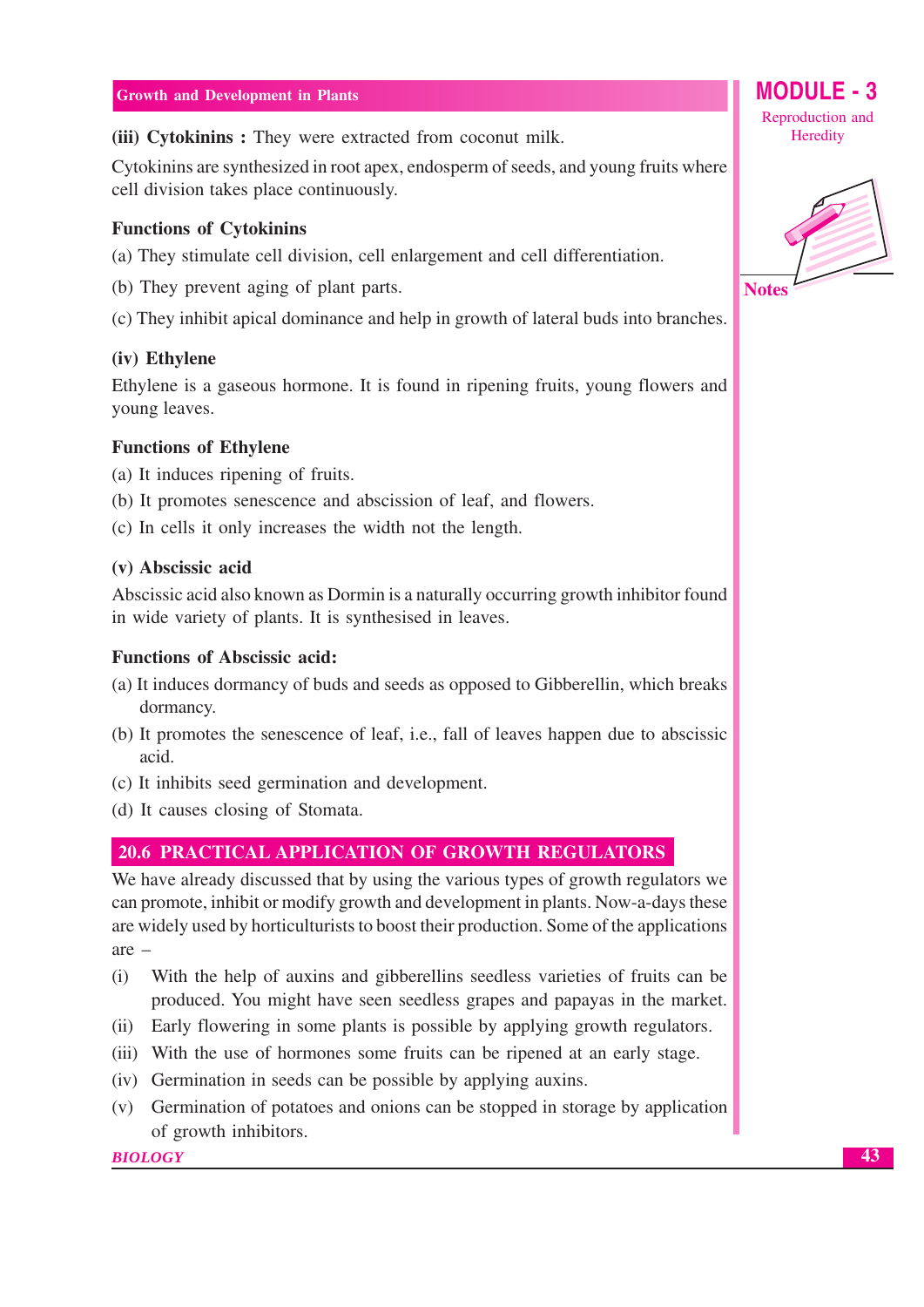



#### 20.6.1 Differentiation, Dedifferentiation and Redifferentiation

**Differentiation:** Differentiation in plants is a permanent, localised qualitative change in size, biochemistry, structure and function of cells, tissues or organs. It refers to the processes by which distinct cell types arise from precursor cells and become different from each other. For example: Vascular tissues, xylem and phloem, are differentiated from meristematic cells, procambium, and vascular cambium and mature to perform specific functions. The hormones auxin and cytokinin are essential for vascular tissue differentiation. During differentiation, cells undergo few to major structural changes both in their cell walls and protoplasm. For example, to form a tracheary element, the cells would lose their protoplasm. They also develop a strong, elastic, secondary cell wall to carry water to long distances even under extreme conditions.

**Dedifferentiation:** It is the reversal of cell development in plants, so that the differentiation that had occurred previously is lost and the cell becomes more generalized in structure. The living differentiated cells that have lost the capacity to divide can regain the capacity of division under certain conditions. This phenomenon is termed **dedifferentiation**. For example, formation of meristems, interfascicular cambium and cork cambium from fully differentiated parenchyma cells.

**Redifferentiation:** While undergoing dedifferentiation plant cells once again lose their capacity to divide but mature to perform specific functions. This process is called redifferentiation.

# **INTEXT QUESTIONS 20.2**

1. Name the plant hormones concerned with the following:  $(i)$ 

- $(ii)$
- $(iii)$
- 2. Mention two functions of Auxin
	- $(i)$
	- $(ii)$
- 3. What is the difference between dedifferentiation and redifferentiation?

4. Which two hormones are essential for vascular tissue differentiation?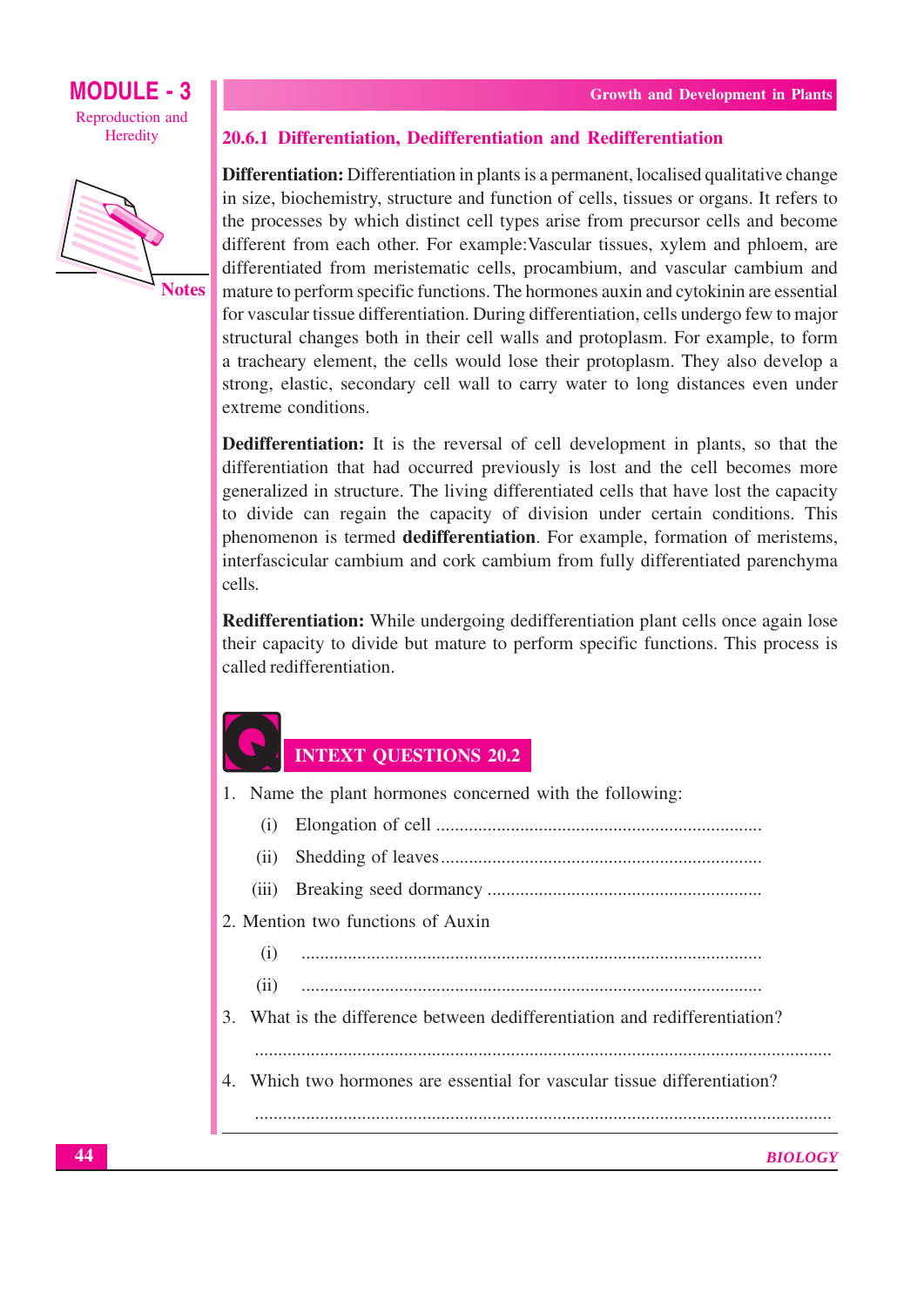# 20.7 DORMANCY AND GERMINATION IN SEEDS

In the previous lesson-7 you have already learnt about formation of seeds in plants. In developed seeds metabolic activities are generally very slow. But at the time of germination, the metabolic activities in seeds increase and they grow into new plants under favourable conditions of growth. This is called seed germination.

Seed germination is the return of metabolic activities and growth by the seed tissue to give rise to a new plant by the development of the embryo.

Some seeds do not germinate immediately after dispersal even if suitable conditions of growth are provided. In this period growth of the seeds remains suspended and it is said to be in the rest or dormant stage. This phenomenon is called **dormancy** of seeds. It may occur due to immature embryo, hard or impermeable seed coat, and presence of inhibitors like abscissic acid.

#### **20.7.1 Types of Seed Germination**

In flowering plants two types of germination are found. They are:

(a) Epigeal germination; and (b) Hypogeal germination.



Fig.20.4 Epigeal Germination and Hypogeal Germination Vivipary  $(=$  producing baby plants)

**BIOLOGY** 

MODULE - 3 Reproduction and Heredity



45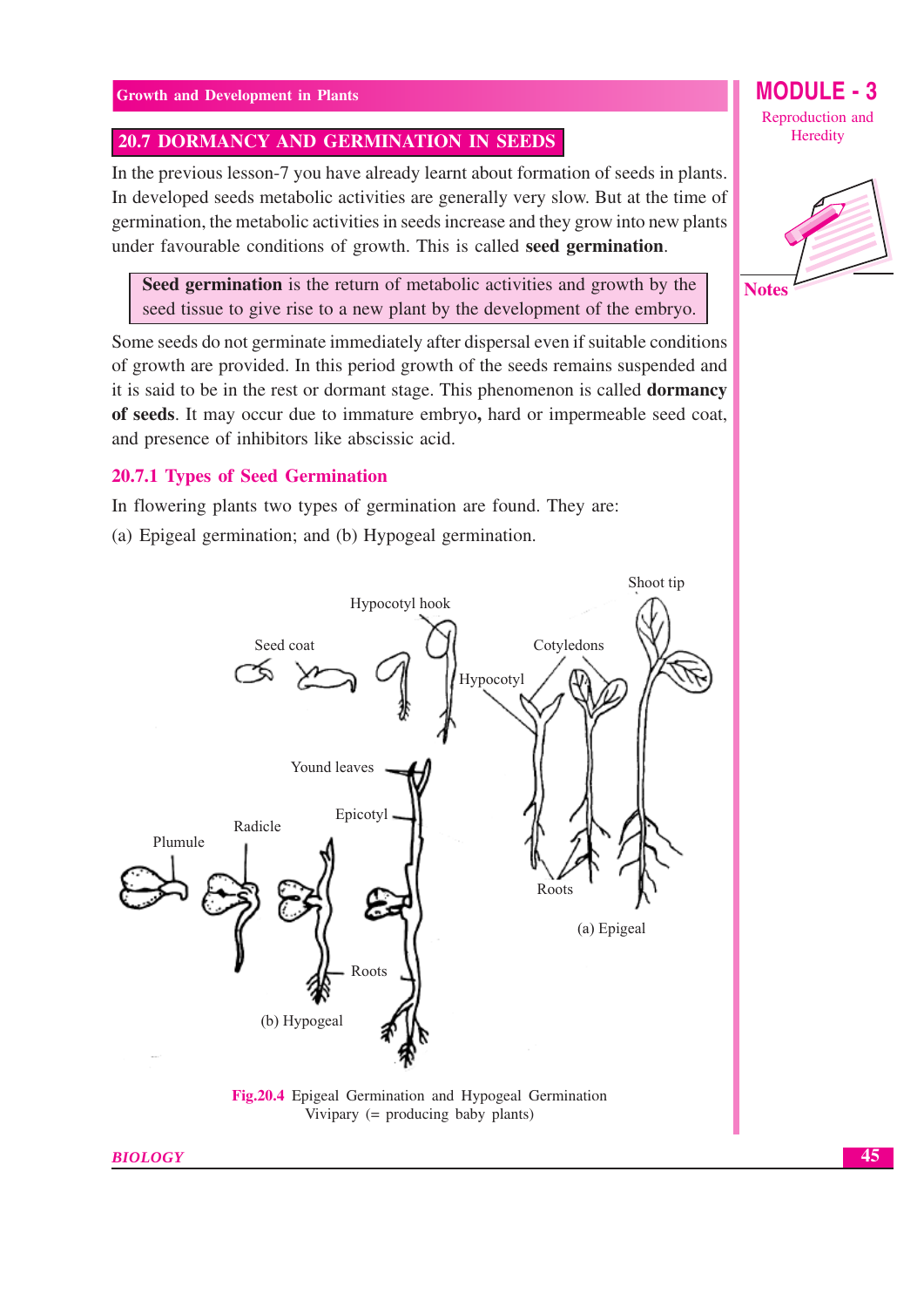

#### (a) Epigeal Germination

In epigeal (epi - above; geo - soil)germination hypocotyl elongates and cotyledons come out above the soil surface. Examples : seeds of pumpkin, mustard, tamarind, and french bean.

# (b) Hypogeal Germination

In hypogeal (hypo = below,  $geo = earth$ ) germination the epicotyl elongates and cotyledons remain below the soil surface. Examples : Most monocots seed like rice, wheat, maize, and coconut.

Some plants, which grow in marshy places show a special type of germination called Vivipary (Fig. 20.5). Here the seed germinates inside the fruit while it is attached to the parent plant. The weight of the seed increases because of germination and seedling separates from the plant and falls down into the mud. Then roots develop to fix it in the soil. These plants are called viviparous plants. For example, *Rhizophora* and *Sonneratia*.



Fig 20.5 Viviparous Germination

#### 20.7.2 Mechanism of Seed Germination

In seed germination, the first step is the imbibition or absorption of water by seed. Then the seed swells and the seed coat ruptures. Through the ruptured seed coat the radicle comes out from one end of embryonic axis. This radicle gives rise to root system. From the other end of embryonic axis the plumule elongates and develops as the shoot of the plant.

#### **20.7.3 Factors Affecting Seed Germination**

Seed germination requires five factors : water, temperature, oxygen, light and growth hormones.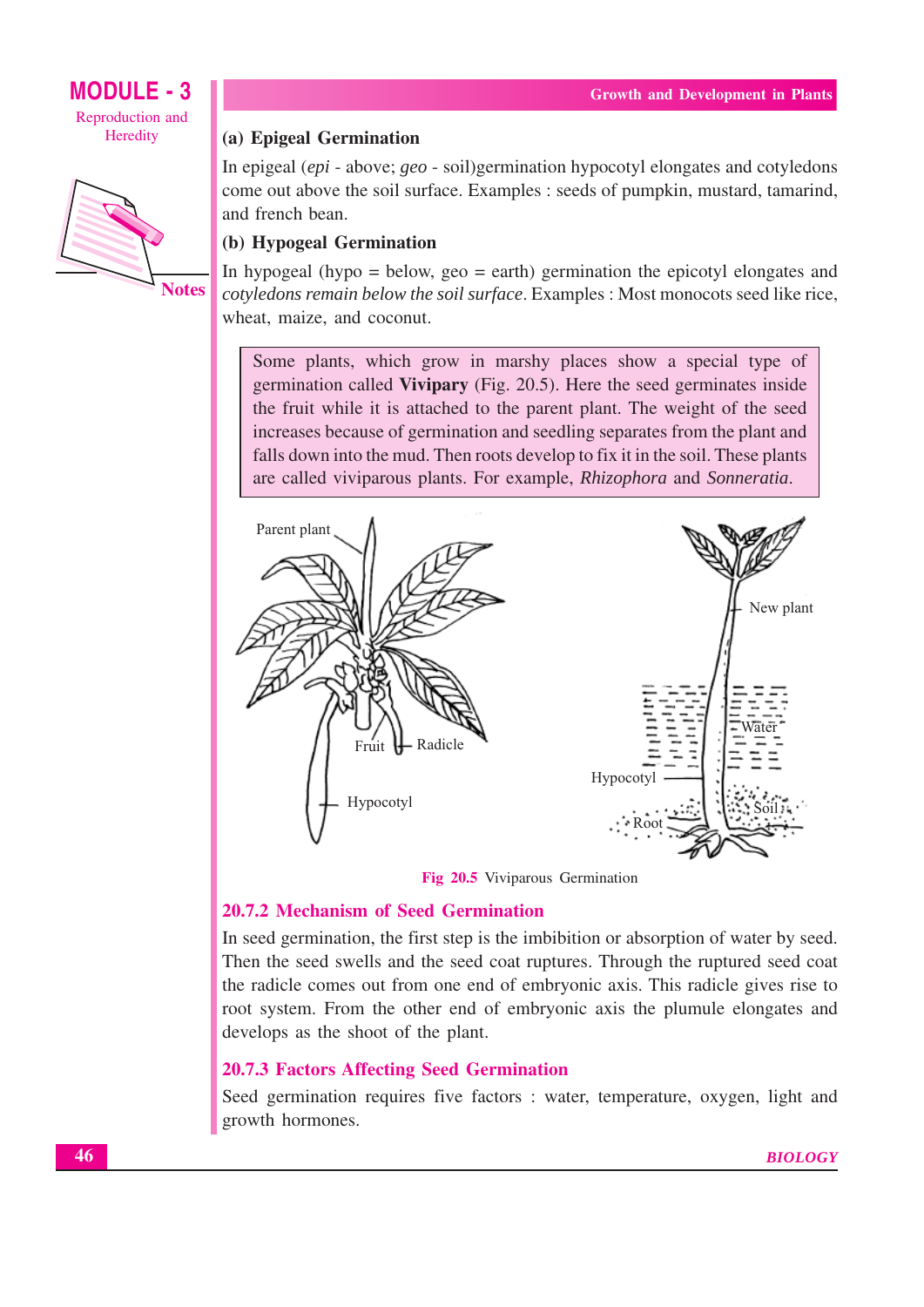- (a) Water : The seed must swell up to rupture its seed coat. A ripe seed contains very low quantity of water. So for swelling to cause rupture of seed coats supply of adequate water is essential. Biochemical reactions required for growth and development of the seedling require water.
- (b) **Temperature**: For germination of seeds a particular temperature is required. The degree of temperature required varies from species to species. Warmth accelerates chemical reactions inside.
- (c) Oxygen : Oxygen is required in breaking down reserve food of seed and release energy for metabolism of growth of the embryo.
- (d) Light : In most of the seeds light is not an essential factor for germination. But in some cases like lettuce and tobacco light is absolutely essential.
- (e) Hormone: Besides the above external factors, hormones also control germination of seeds. Some roles played by hormones are as follows.
	- Gibberellins can induce germination in some cases even in complete  $\bullet$ darkness.
	- Auxin, Cytokinins and Ethylene can break dormancy in many seeds and initiate germination.
	- In some seeds Abscissic acid inhibits germination process.  $\bullet$

# 20.8 PHOTOPERIODISM - RESPONSES DUE TO LIGHT EXPOSURE **DURATION**

You must have observed plants like spinach, wheat, etc. which produce flowers in summer; and dahlia, cosmos, etc. flower in winter. Why is it so? Because the plants that flower in summer require longer duration of light per day than those flowering in winter. Thus, we can say that duration of light plays an important role in flowering of plants. This effect of duration of light on the growth of plants is known as photoperiodism.

**Photoperiodism** is the response in growth, transpiration, photosynthesis, and reproduction (flowering) of a plant to the specific duration of light, which falls on it per day.

On the basis of day-length required by the plants for flowering, the plants are classified into the following three categories:

- **Short-day Plants (SDP) :** Some plants produce flowers when exposed to a (i) light period shorter than a required day-length. These are called Short-day Plants. Chrysanthemum, Cosmos, Dahlia, Soyabean, are short-day plants.
- (ii) Long-day Plants (LDP): They produce flowers when exposed to a light period longer than a fixed day-length. Gulmohar, radish, spinach, are long-day plants.

#### **BIOLOGY**

Reproduction and Heredity

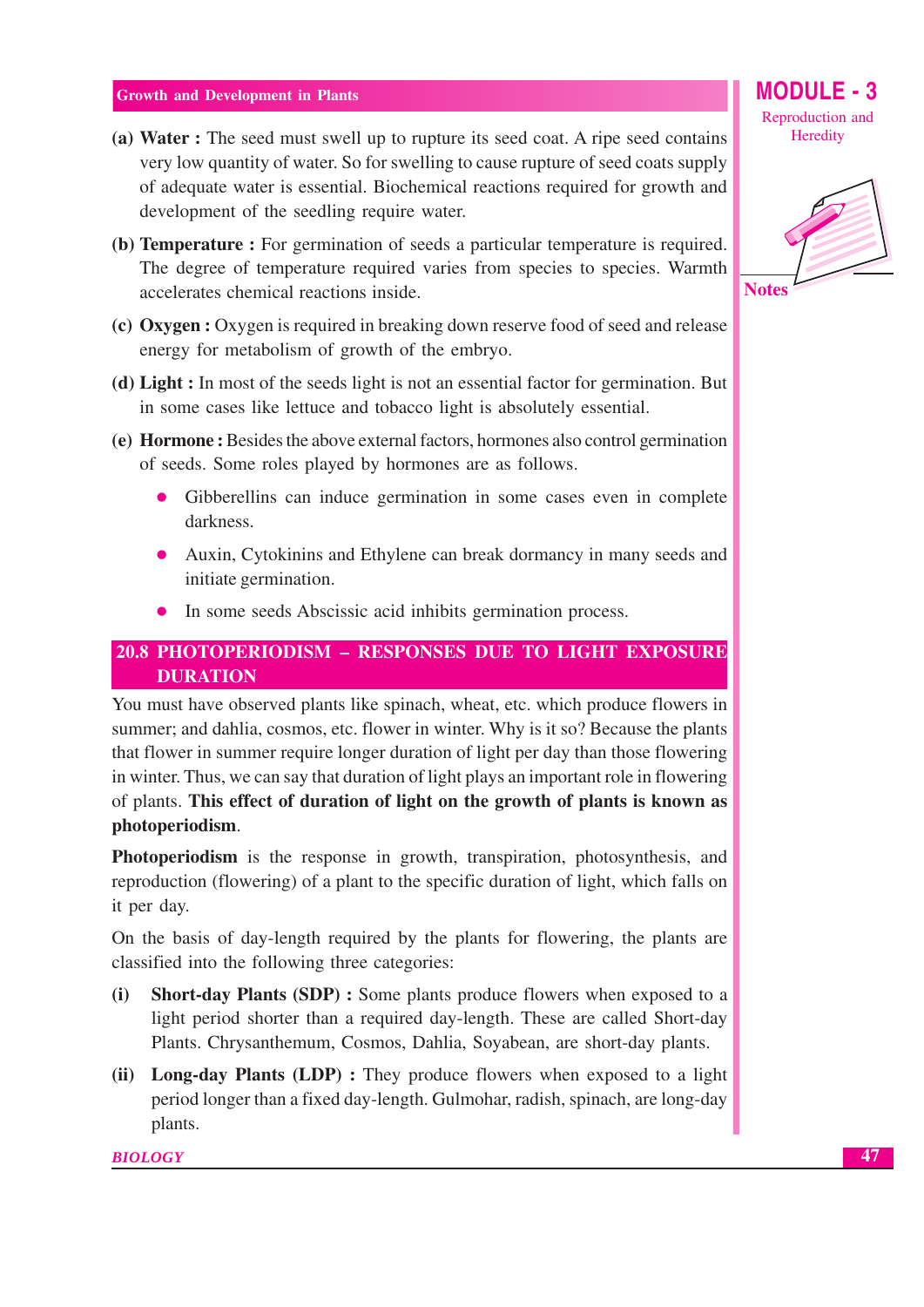

**Notes** 

(iii) Day-neutral Plants (DNP): In these plants flowering is not affected by length of light period i.e. they produce flower in almost all photoperiods. Cucumber, Tomato, and Sunflower, are day-neutral plants.

Though flowering is the best known example of photoperiodism, many other plant processes are also controlled by duration of light. Bud dormancy, bulb formation in onion, and tuber formation in potato are affected by period of light.

#### $20.9$ ROLE OF FLORIGEN AND PHYTOCHROME IN FLOWERING

After the discovery of effect of light on flowering, the scientist tried to find out the hormone responsible for flowering in plants. It is hypothesized that a plant hormone called **Florigen** is responsible for initiation of flowering in plants. Florigen is a hypotheticals flowering stimulus synthesized in the leaves under favourable photoperiod, which migrates to shoot apex where flowering occurs.

Have you ever thought how a plant comes to know about the presence or absence of light in its environment? It is due the presence of a particular type of pigment in the plants, called **Phytochrome**. It is also known as light absorbing pigment and it makes the plants sensitive to light and participates in seed germination and flowering. This pigment occurs in two different forms, one Pr and the other, Pfr. While Pr absorbs red light  $P_{fr}$  absorbs far-red light (such rays are invisible). Both these forms are inter-convertible. The  $P_r$  form absorbs red light and gets converted into  $P_{fr}$  form and the  $P_{fr}$  form absorbs far-red light and gets converted into  $P_r$  form.

$$
P_r \xrightarrow[\text{Far-red light}]{Red light}]{} P_{fr}
$$

Fig: 20.6 Inter-conversion of the phytochrome into  $P_r$  and  $P_{fr}$ 

# **20.10 VERNALISATION-APPLICATION OF LOW TEMPERATURES**

You have already learnt that temperature affects growth and development of plants. For flowering in some plants, a particular temperature is required. Studies show that if temperature is reduced to a particular point then flowering occurs at an early stage. For example by applying a temperature ranging between  $1-10^{\circ}$  C to certain variety of wheat, rice and cotton, growth of seedlings is accelerated and flowering occurs earlier. This method of inducing early flowering in plants at low temperature is called vernalisation.

Vernalisation is the process of accelerating the process of flowering by subjecting or exposing the plant to low tempratue.

#### **Practical Utility of Vernalisation**

Vernalisation has some practical applications like:

- (a) Plants whose life cycle is completed in two seasons (biennials) can produce flower in one season if their seeds are pre-treated to a low temperature.
- (b) Crops can be grown and harvested earlier *i.e.* biennials can be turned into annuals.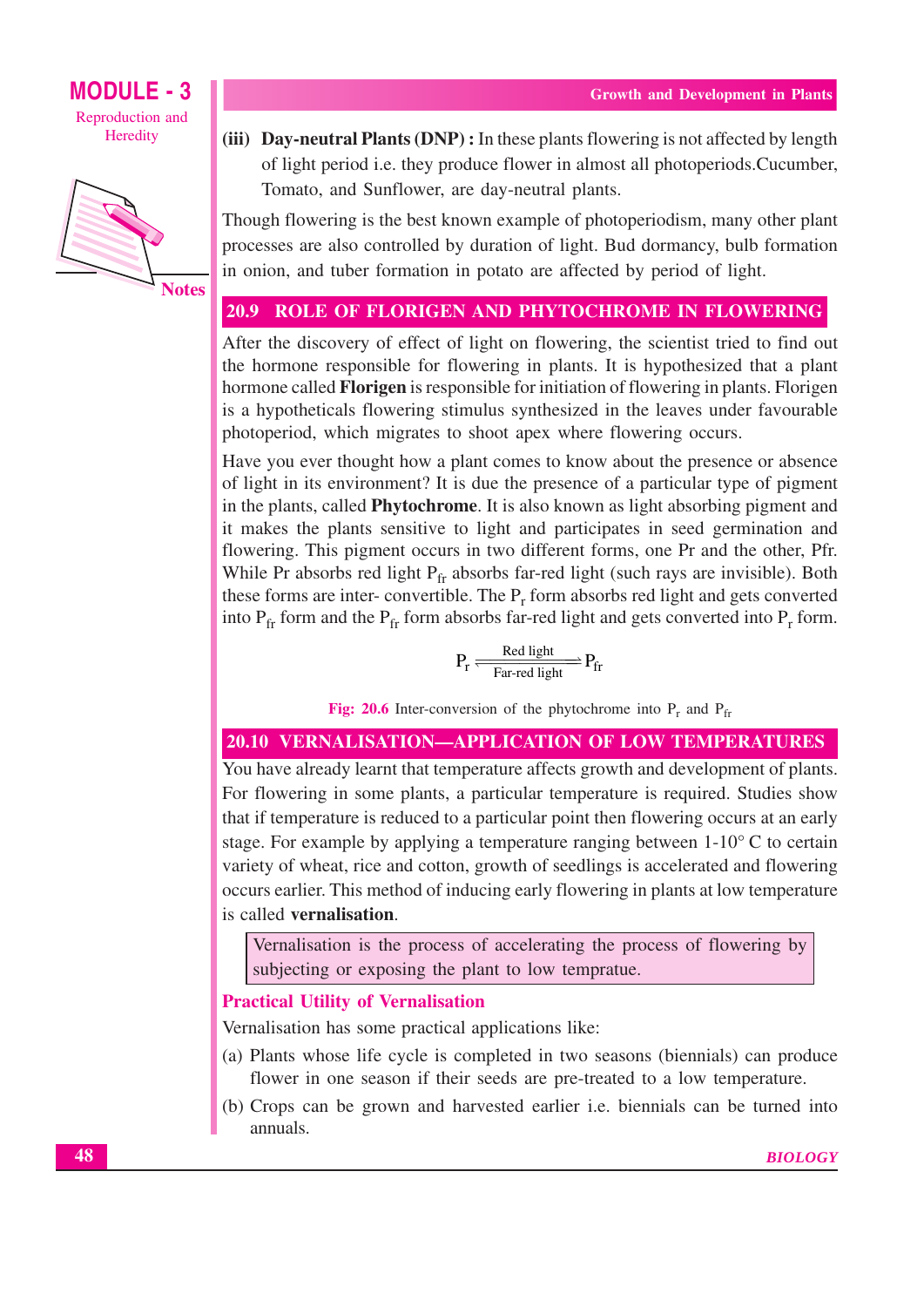# **20.11 SENESCENCE/AGING OF PLANTS**

Like animals, plants also have fixed life span and after completing that perioid, they die. Before death we can observe several degradation processes in their body. You might have noticed yellowing of leaves, and fading of flower colour, in plants. It is due to loss in structure and function of an organ or the whole plant. The deteriorative processes which ultimately lead to complete loss of organization and functioning of the plant or its parts is known as Senescence.

Senescence occurs due to the deposition of waste material. In some plants the whole plant dies after flowering and producing seeds. This is called whole plant senescence. Example-annual plants like rice, wheat, beans, and tomato. In many other plants, parts above soil die each year and root system stays alive. This is called organ or shoot-senescence.

Role of hormones in senescence: Abscissic acid and ethylene promote senescence of leaves but cytokinin delays senescence and helps leaves remain green for long period.

# 20.12 ABSCISSION - SHEDDING OFF

You might have noticed whenever a leaf becomes old it separates from the plant body and falls down. Again ripe fruits and older flowers also become separated from plants. This detachment of older plant parts or organs from the main plant body is called abscission.

In plants, a layer of tissue generally forms an abscission zone at the base of the petiole of a leaf or flower or fruit. The cells of this layer become soft and weak due to destruction of middle lamella and cell wall. So the organ is easily detached by wind or rain fall. Plant hormones like abscissic acid and ethylene promote leaf abscission and auxin prevents it.

# **20.13 STRESS FACTORS**

What happens if you do not supply water to a potted plant for four to five days? You may observe that the leaves bend down and the plant wilts. Here due to lack of water the usual life processes of plant are disturbed. We can say that the plant is facing stress in its life. This may be called as **biological stress**. Not only water, there are a number of factors responsible for causing stress in plants like temperature, salt, shade, light, and pollutants.

# Any change in the environmental conditions that may adversely affect the growth or development in plants is called biological stress.

The effect that is produced in plant as a result of stress is called strain. In the above example bending of leaves and wilting of plant are strains.

So the reaction of plant facing the stress is called strain

**BIOLOGY** 

MODULE - 3 Reproduction and Heredity

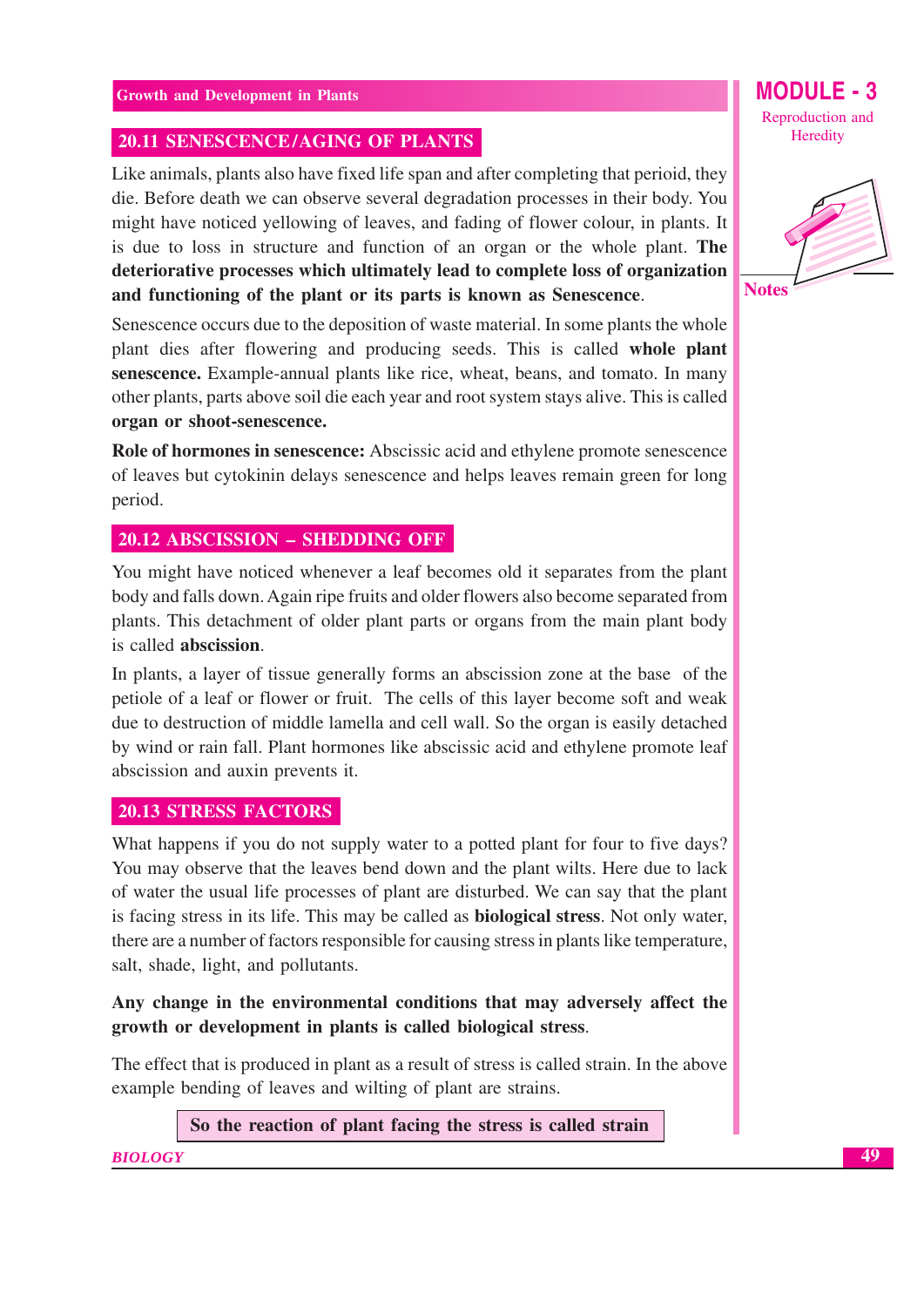

#### 20.13.1 Types of Stress

There are a variety of stresses to which plants are exposed. Some common stresses are-

(a) Water stress; and

(b) Salt stress.

Let us know details about them.

# (a) Water Stress

Water stress includes both excess of water (flood) and scarcity of water (drought). Deficiency of water in the plant makes the leaves yellow and they wilt. The various processes in plants like photosynthesis and respiration are reduced, cell enlargement is checked, cell size is deformed and cell rigidity lost due to deficiency of water. Flooding or excess amount of water in soil reduces root and shoot growth, and causes blackening of root tips and vellowing of leaves.

# (b) Salt Stress

Salt stress occurs mainly due to the presence of excess amount of calcium and sodium salts in plant body. It causes dehydration of cell, change in shape of cell and disturbance in metabolic processes. Thus cell growth as well as growth and development of plants are retarded.

# **20.14. PLANT MOVEMENTS**

While doing any work our body parts move and also entire body moves from one place to another as per our desire. This is called movement of our body. Plants also show movement. But their movements are completely different from our body movement. Except some unicellular plants, all other higher plants cannot move from place to place as their roots are fixed in the soil. Still they show movement by folding the buds, opening and closing the flowers, and bending towards sun light. These movements in plants are very slow and we have to wait and observe them carefully and patiently to notice these movements. Let us learn about various types of movements shown by plants.

# (a) Tropic Movement (directional response or growth movements)

Movement in plants or in any part of the plants towards or away from some environmental factors is known as tropic (trope : turn) movement. You must have observed the movement of plants in the direction of light, the downward movement of roots in the soil, drooping of leaves of some sensitive plants by touch, etc. These are examples of tropic movement.

- Phototropism : Induced by light e.g. bending of stems towards light.  $(i)$
- (ii) Geotropism: Induced by gravity e.g. growth of roots towards gravity.
- (iii) Thigmotropism: Movement caused by contact e.g., twining stem and tendril and the drooping of leaves of sensitive plant by touch.
- (iv) Hydrotropism: Induced by water i.e., growth of roots towards source of water.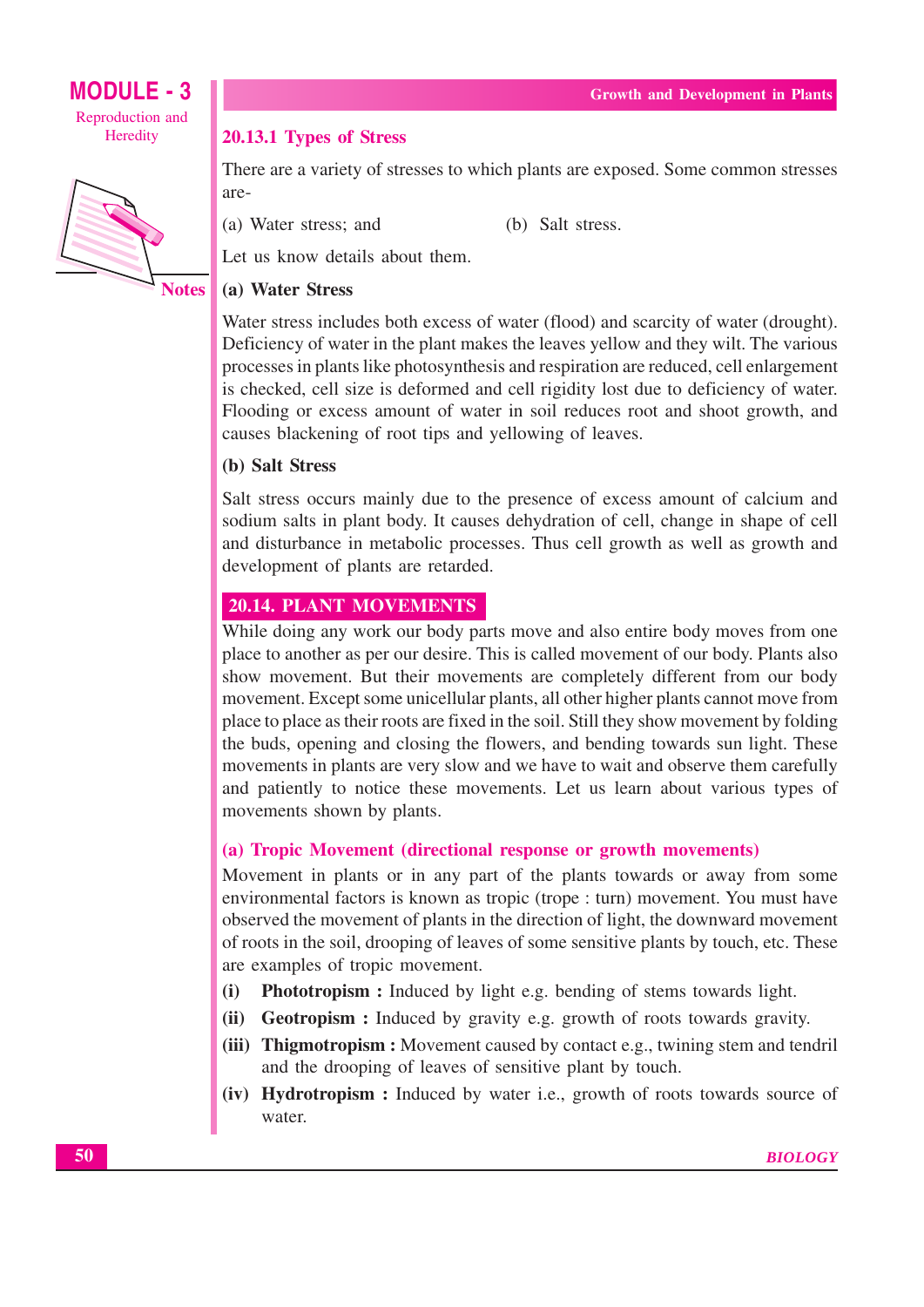#### (b) Nastic Movement

The nastic (nastein : bending) movements are the growth movements resulting due to difference in the rate of growth on **opposite sides of an organ** e.g., opening of petals, coiling of leaves, etc. When upper side of an organ grows faster than the lower side, the movement is called **epinasty**. (e.g., downward curling of leaf, opening of sepals of goldmohur flower. When the lower side grows more rapidly than upper side, it is called as **hyponasty**. (e.g. upward curling of leaf blade)

#### (c) Turgor Movements

These movements are due to change in the volume of water inside the cell. When more water is present in the cell it is fully expanded and becomes rigid or hard. Such a condition is called turgidity and the cell is said to be **turgid**. When less water is present inside the cell, it is not fully expanded and remains soft. This is called flaccid condition. The leaves bend in hot summer due to excessive transpiration on account of loss of turgidity of cells of the leaf.

Some examples of turgor movements are :

- Leaves or leaflets of some plants close on the fall of darkness (sleep  $(i)$ movement). Example - Portulaca, Acacia.
- (ii) Closing of leaflets and drooping of leaves in response to a strong stimulus of blowing wind or of touch. Example - Sensitive plant (Mimosa pudica)
- (iii) Closing of leaves of Venus Flytrap to catch a landing insect.
- (iv) Seed pods of some plants open on maturity, vigorously expelling their seed. Example - Balsam (Gulmehandi).



- 1. Distinguish between Phototropism and Geotropism
	-

2. Give two examples of turgor movement



- Growth in living organisms results from increase in the number and size of a cell, organ or whole organism.
- Development is the whole series of qualitative and quantitative changes (growth, differentiation, maturation), which an organism undergoes throughout its life cycle.

**BIOLOGY** 

**MODULE - 3** Reproduction and Heredity

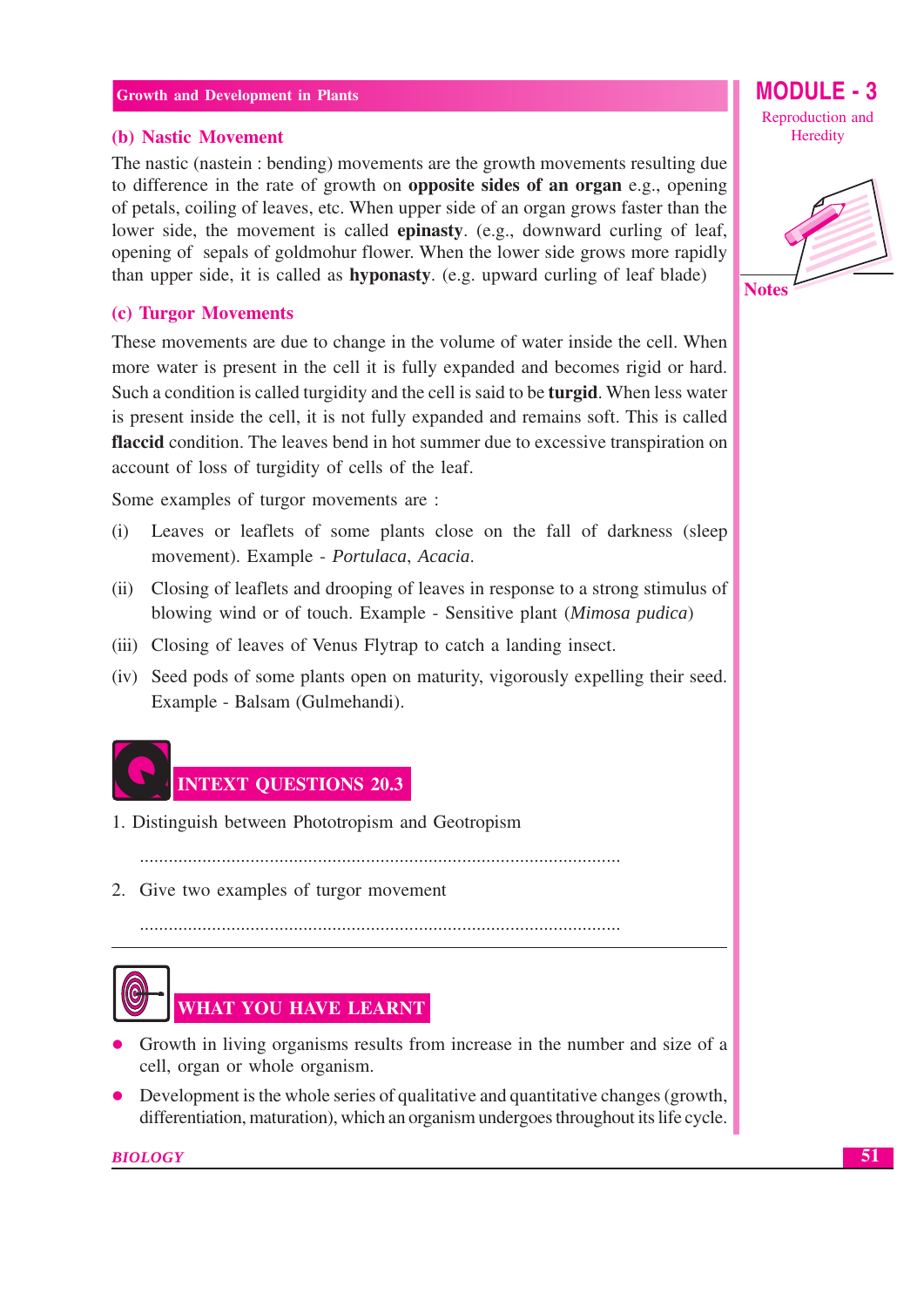# **MODULE - 3** Reproduction and

Heredity



- Growth of cells occurs in three successive stages *i.e.*, cell division, cell enlargement, cell differentiation.
- Plants show three phases of growth Lag Phase, Log Phase, Stationary Phase
- Auxanometer is a specially designed equipment used to measure the rate of growth of shoot length of plants.
- The external factors that affect the growth of the plant are light, temperature, Water and mineral nutrients.
- The internal factors responsible for plant growth are auxin, gibberellins, cytokinins, ethylene, and abscissic acid. These are substances produced in a small quantity in one part of plant body and capable of moving to other parts to influence the growth of that part.
- Seed germination is the return of metabolic activities and growth by the seed tissue to give rise to a new plant. The germination in seeds is mainly affected by factors like Water, temperature, oxygen, light, and hormone. Flowering plants show two types of germination, epigeal germination; and hypogeal germination.
- Photoperiodism is the biological response in growth, reproduction (flowering) of a plant to the duration of light, which falls on it per day.
- Florigen is a hypothetical plant hormone, which is responsible for initiation of flowering in plants.
- The method of accelerating the ability of flowering in plants by keeping them  $\bullet$ at low temperature for sometime is called vernalisation
- Senescence is a gradual process during which any plant part or the whole plant  $\bullet$ completely loses its function and ultimately dies.
- The process of detachment of any leaves, fruits, flower or any part of the plant  $\bullet$ from the main body after getting older is called abscission.
- Any change in the environmental conditions that may adversely affect the growth or development in plants is called biological stress. This stress occurs mainly due to temperature, water, salt, shade, light, and various pollutants.

- **TERMINAL EXERCISES**
- 1. State the different stages of cellular growth.
- 2. Distinguish between growth and development.
- 3. What is a sigmoid growth curve? State the different phases of sigmoid curve.
- 4. Describe the various external factors that affect the growth of plants.
- 5. What is vernalisation?
- 6. Define the term Photoperiodism.
- 7. What is auxin? What is its role in the growth of plants?
- 8. State any two functions of Gibberellin?